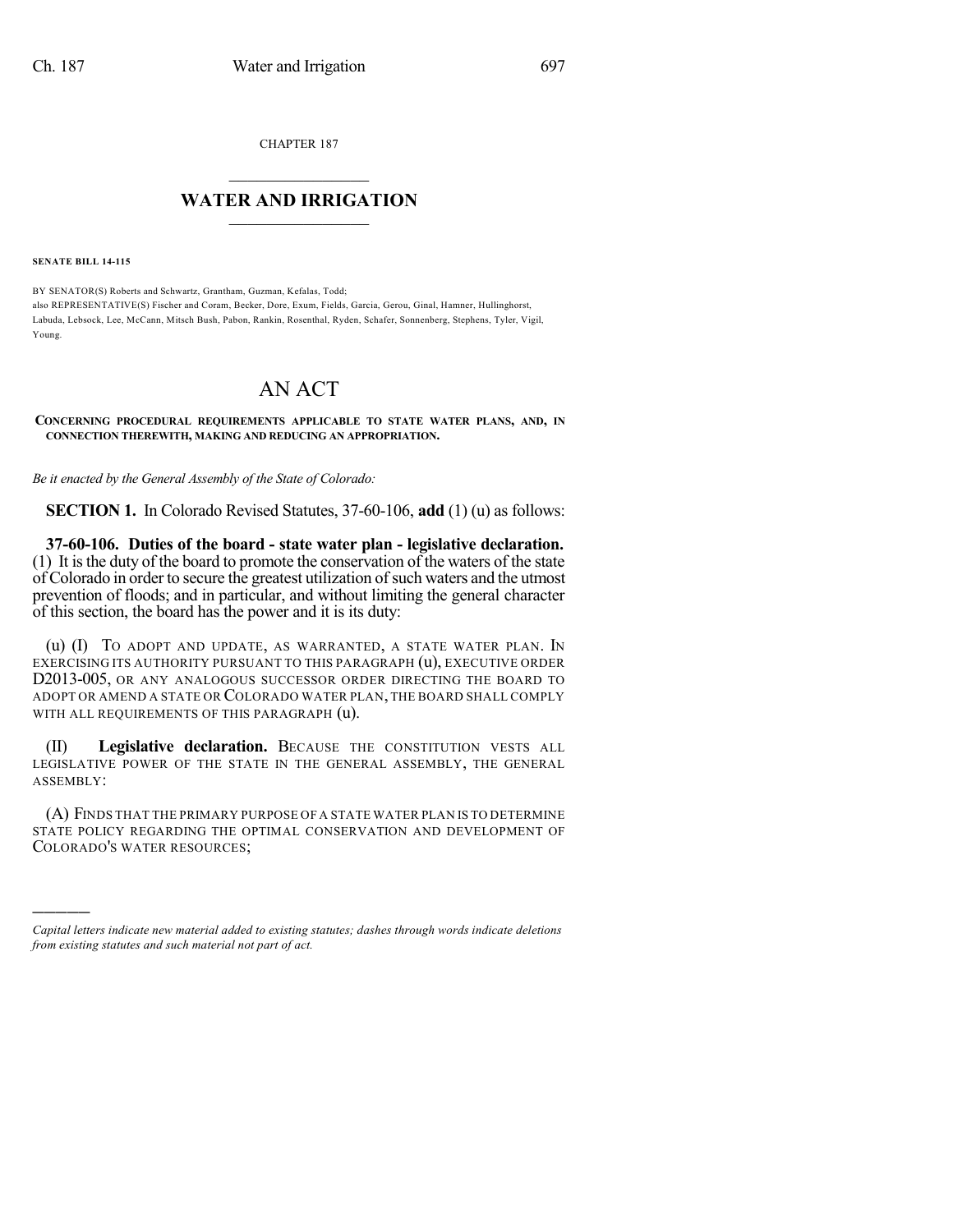(B) DETERMINES THAT THE GENERAL ASSEMBLY IS PRIMARILY RESPONSIBLE FOR GUIDING THE DEVELOPMENT OF STATE WATER POLICY; AND

(C) DECLARES THAT ENACTMENT OF THIS PARAGRAPH (u) IS NECESSARY TO PROTECT THE INTERESTS OF THE PUBLIC IN THE STATE'S WATER RESOURCES AND THAT IN ENACTING THIS PARAGRAPH (u), THE GENERAL ASSEMBLY INTENDS TO ENGAGE THE PEOPLE OF THE STATE IN A PUBLIC DIALOGUE REGARDING OPTIMUM STATE WATER POLICY; AFFIRM ITS DELEGATION OF POLICY-MAKING AUTHORITY TO THE COLORADO WATER CONSERVATION BOARD, SUBJECT TO DIRECTION BY THE GENERAL ASSEMBLY; AND NOT INTERFERE WITH, BUT INSTEAD TO PROMOTE THE POLICIES, PROCESSES, BASIN ROUNDTABLE PLANS, AND INTERBASIN COMPACT NEGOTIATIONS CONDUCTED PURSUANT TO THE "COLORADO WATER FOR THE 21ST CENTURY ACT",ARTICLE 75OFTHIS TITLE,AND THE INTERBASIN COMPACTCHARTER AS APPROVED BY THE GENERAL ASSEMBLY ACTING BY BILL AS SPECIFIED IN SECTION 37-75-105 (2).

(III) IN EXERCISING ITS AUTHORITY PURSUANT TO THIS PARAGRAPH (u), THE BOARD SHALL:

(A) DEVELOP THE STATE WATER PLAN WITH THE INVOLVEMENT OF THE PUBLIC AND THE BASIN ROUNDTABLES, AS CREATED IN SECTION 37-75-104 (3) (b), AND PROVIDE OPPORTUNITIES FOR PUBLIC COMMENT BEFORE ADOPTING ANY FINAL OR SIGNIFICANTLY AMENDED PLAN;

(B) PRESENT THE SCOPE,FUNDAMENTAL APPROACH,AND BASIC ELEMENTS OFTHE PLAN TO THE WATER RESOURCES REVIEW COMMITTEE CREATED IN SECTION 37-98-102 BY AUGUST 1, 2014;

(C) IN DEVELOPING THE DRAFT PLAN,CONSIDER THE FEEDBACK FROM THE WATER RESOURCES REVIEW COMMITTEE SUBMITTED TO THE BOARD PURSUANT TO SECTION 37-98-103 (6) (a) BY NOVEMBER 1, 2014;

(D) PRESENT THE DRAFT PLAN TO THE WATER RESOURCES REVIEW COMMITTEE BY JULY 1, 2015;

(E) IN DEVELOPING THE FINAL PLAN, CONSIDER THE FEEDBACK FROM THE WATER RESOURCES REVIEW COMMITTEE SUBMITTED PURSUANT TO SECTION 37-98-103 (6) (b) BY NOVEMBER 1, 2015; AND

(F) NOTIFY THE WATER RESOURCES REVIEW COMMITTEE OF ANY PROPOSED SIGNIFICANT AMENDMENTS TO THE PLAN, AS DETERMINED BY THE BOARD, BY JUNE 1 OF ANY YEAR IN WHICH THE AMENDMENT IS PROPOSED TO BE ADOPTED; PRESENT THE PROPOSED AMENDMENT TO THE COMMITTEE BY AUGUST 1 OF THAT YEAR; AND CONSIDER THE COMMITTEE'S FEEDBACK SUBMITTED PURSUANT TO SECTION 37-98-103 (6) (c) BY NOVEMBER 1 OF THAT YEAR.

(IV) BY NOVEMBER 1 OF EACH YEAR FOLLOWING THE SUBMISSION TO THE WATER RESOURCES REVIEW COMMITTEE OF A STATE WATER PLAN OR AMENDMENT PURSUANT TO THIS PARAGRAPH (u), ANY MEMBER OF THE GENERAL ASSEMBLY MAY MAKE A REQUEST IN WRITING TO THE CHAIRPERSON OF THE WATER RESOURCES REVIEW COMMITTEE THAT THE COMMITTEE HOLD ONE OR MORE HEARINGS TO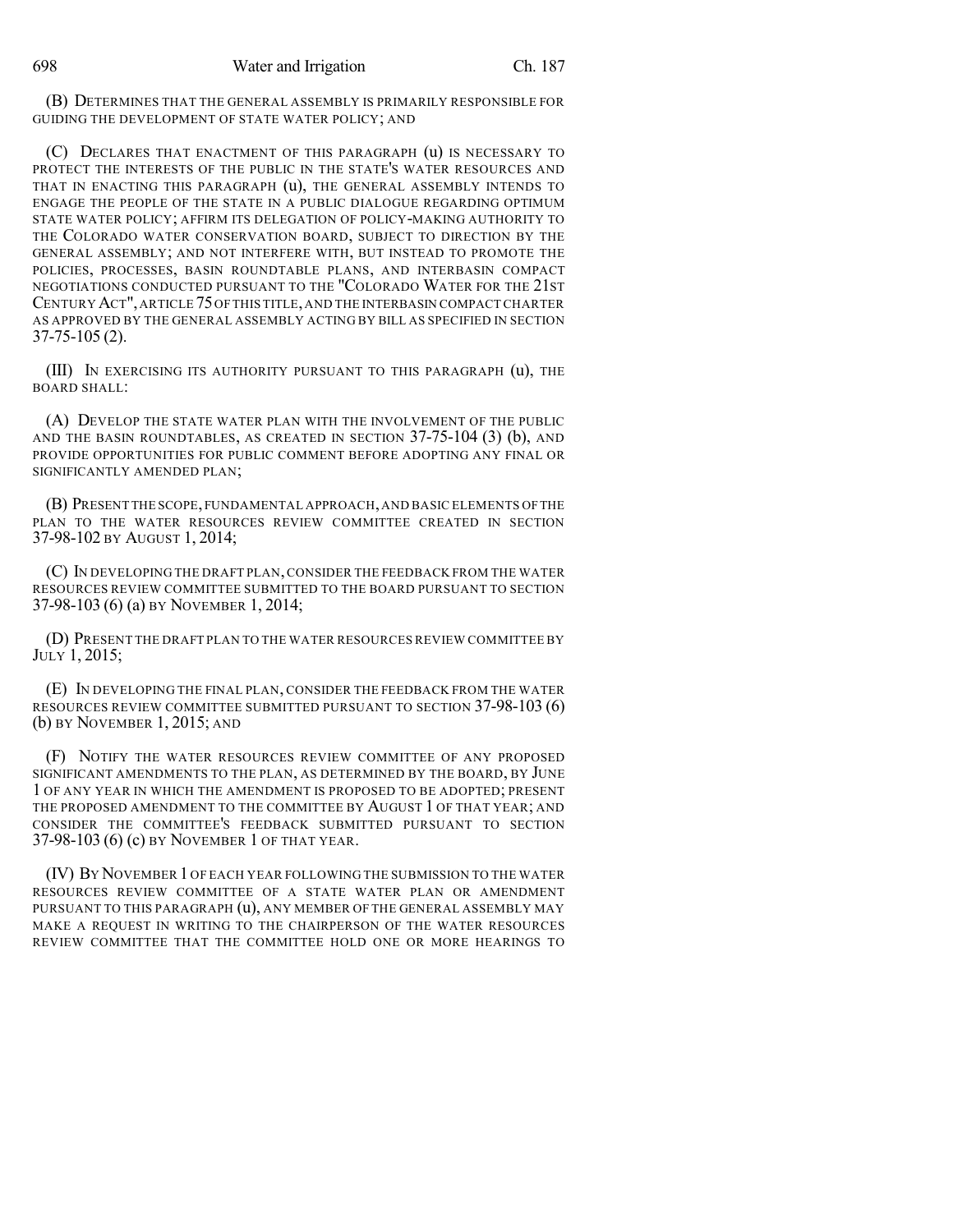## Ch. 187 Water and Irrigation 699

REVIEW THE PLAN OR AMENDMENT AS SUBMITTED TO THE WATER RESOURCES REVIEW COMMITTEE. UPON RECEIPT OF THE REQUEST, THE CHAIRPERSON OF THE COMMITTEE SHALL PROMPTLY SCHEDULE A HEARING TO CONDUCT THE REVIEW AND PROVIDE ADEQUATE NOTICE TO THE PUBLIC AND THE BOARD. THE COMMITTEE, AFTER HOLDINGA PUBLIC HEARING, MAY RECOMMEND THE INTRODUCTION OF A BILL OR BILLS BASED ON THE RESULTS OF THE REVIEW. A BILL RECOMMENDED BY THE COMMITTEE FOR CONSIDERATION UNDER THIS SUBPARAGRAPH (IV) DOES NOT COUNT AGAINST THE NUMBER OF BILLS TO WHICH EITHER THE COMMITTEE OR THE MEMBERS OF THE GENERAL ASSEMBLY ARE LIMITED BY LAW OR JOINT RULE OF THE SENATE AND THE HOUSE OF REPRESENTATIVES, AND A HEARING HELD BY THE COMMITTEE PURSUANT TO THIS SUBPARAGRAPH (IV) DOES NOT COUNT AGAINST THE NUMBER OF MEETINGS ALLOWED BY SECTION 37-98-102 (1) (a).

(V) ASTATE WATER PLAN,WHETHER OR NOT THE SUBJECT OF A BILL INTRODUCED PURSUANT TO SUBPARAGRAPH (IV) OF THIS PARAGRAPH (u), IS ONLY A POLICY, IS NOT A RULE, AND DOES NOT HAVE THE FORCE OR EFFECT OF LAW.

**SECTION 2.** In Colorado Revised Statutes, 37-98-101, **amend** (1) introductory portion as follows:

**37-98-101. Legislativedeclaration.**(1) Thegeneral assemblyfinds, determines, and declares that the purpose of this article is to provide an interim committee as a forum through which the general assembly shall review the STATEWIDE PLANNING, administration, and monitoring of Colorado's water resources. The general assembly recognizes its mandate to vigorously protect and defend Colorado's finite supply of water. The general assembly further recognizes the need to ensure that water issues receive sufficient legislative scrutiny and public input:

**SECTION 3.** In Colorado Revised Statutes, 37-98-103, **add** (6) and (7) as follows:

**37-98-103. Annual recommendations - bill limitation - deadlines for introduction - repeal.** (6) (a) WHEN THE COLORADO WATER CONSERVATION BOARD SUBMITS THE SCOPE, FUNDAMENTAL APPROACH, AND BASIC ELEMENTS OF A DRAFT STATE WATER PLAN TO THE COMMITTEE AS SPECIFIED IN SECTION 37-60-106 (1) (u) (III) (B), THE COMMITTEE SHALL HOLD AT LEAST ONE PUBLIC HEARING ON THE SCOPE, FUNDAMENTAL APPROACH, AND BASIC ELEMENTS OF THE DRAFT PLAN IN EACH GEOGRAPHIC REGION ASSOCIATED WITH THE BASIN ROUNDTABLES, AS CREATED IN SECTION  $37-75-104$  (3) (b), FOR THE PURPOSE OF RECEIVING THE PUBLIC'S FEEDBACK.THE COMMITTEE SHALL PROVIDE A SUMMARY OF THE PUBLIC'S FEEDBACK, AS WELL AS THE COMMITTEE'S OWN FEEDBACK, TO THE BOARD BY NOVEMBER 1, 2014.

(b) WHEN THE COLORADO WATER CONSERVATION BOARD SUBMITS A DRAFT STATE WATER PLAN TO THE COMMITTEE AS SPECIFIED IN SECTION  $37-60-106(1)(u)$ (III) (D), THE COMMITTEE SHALL HOLD AT LEAST ONE PUBLIC HEARING ON THE DRAFT PLAN IN EACH GEOGRAPHIC REGION ASSOCIATED WITH THE BASIN ROUNDTABLES FOR THE PURPOSE OF RECEIVING THE PUBLIC'S FEEDBACK. THE COMMITTEE SHALL PROVIDE A SUMMARY OF THE PUBLIC'S FEEDBACK, AS WELL AS THE COMMITTEE'S OWN FEEDBACK, TO THE BOARD BY NOVEMBER 1, 2015.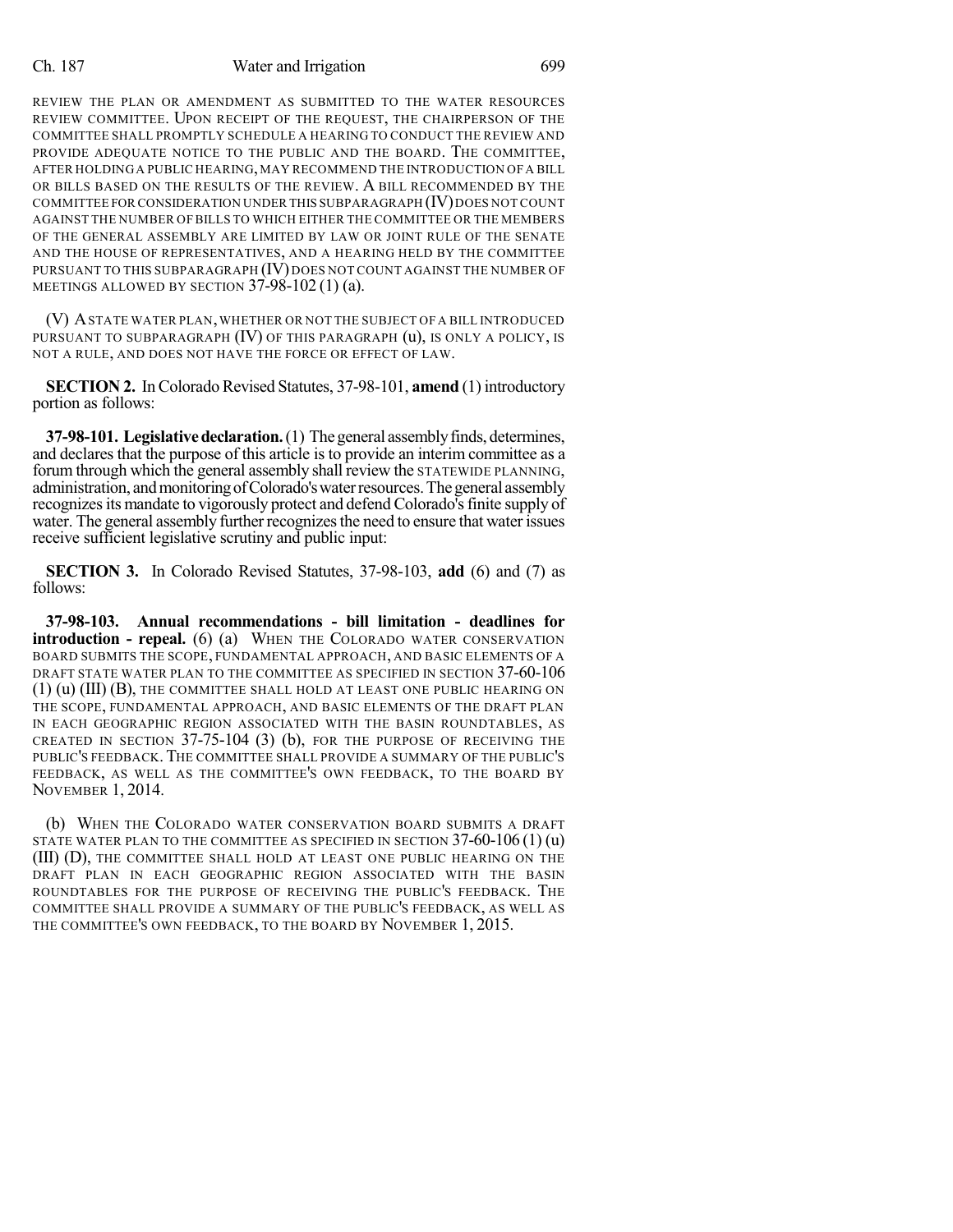700 Water and Irrigation Ch. 187

(c) WHEN THECOLORADO WATER CONSERVATION BOARD SUBMITS A SIGNIFICANT AMENDMENT TO THE STATE WATER PLAN TO THE COMMITTEE AS SPECIFIED IN SECTION 37-60-106 (1) (u) (III) (F), THE COMMITTEE MAY HOLD AT LEAST ONE PUBLIC HEARING ON THE AMENDMENT IN EACH GEOGRAPHIC REGION ASSOCIATED WITH THE BASIN ROUNDTABLES FOR THE PURPOSE OF RECEIVING THE PUBLIC'S FEEDBACK. IF THE COMMITTEE HOLDS THE HEARINGS, THE COMMITTEE SHALL PROVIDE A SUMMARY OF THE PUBLIC'S FEEDBACK, AS WELL AS THE COMMITTEE'S OWN FEEDBACK, TO THE BOARD BY NOVEMBER 1 OF THE YEAR IN WHICH THE HEARINGS ARE HELD.

(d) HEARINGS HELD PURSUANT TO THIS SUBSECTION (6):

(I) DO NOT COUNT AGAINST THE NUMBER OF MEETINGS OR FIELD TRIPS ALLOWED BY SECTION 37-98-102 (1) (a); AND

(II) MAY BE HELD BEFORE THE COLORADO WATER CONSERVATION BOARD SUBMITS THE DOCUMENTS SPECIFIED IN SECTION 37-60-106 (1) (u) (III) (B) OR (1) (u) (III) (D) IF DEEMED APPROPRIATE BY THE CHAIR OF THE COMMITTEE.

(7) NO LATER THAN NOVEMBER 1,2017, AND NO LATER THAN EVERY FIVE YEARS THEREAFTER, THE COMMITTEE SHALL PREPARE A LIST OF SPECIFIC TOPICS THAT IT DEEMS NECESSARY TO BE ADDRESSED IN THE STATE WATER PLAN, AS UPDATED OR AMENDED PURSUANT TO SECTION 37-60-106 (1) (u). THE COLORADO WATER CONSERVATION BOARD SHALL PROVIDE ITS RECOMMENDATIONS, INCLUDING SUGGESTIONS FOR POTENTIAL LEGISLATION, FOR THE COMMITTEE'S CONSIDERATION WITHIN EIGHT MONTHS AFTER RECEIPT OF THE LIST OF SPECIFIC TOPICS.

**SECTION 4. Appropriation adjustments to the 2014 long bill.** (1) For the implementation of this act, the general fund appropriation made in the annual general appropriation act to the controlled maintenance trust fund created in section 24-75-302.5 (2) (a), Colorado Revised Statutes, for the fiscal year beginning July 1, 2014, is decreased by \$15,792.

(2) In addition to anyother appropriation, there is herebyappropriated, out of any moneys in the general fund not otherwise appropriated, to the legislative department, for the fiscal year beginning July 1, 2014, the sum of \$13,680, or so much thereof as may be necessary, for the implementation of this act.

(3) In addition to anyother appropriation, there is herebyappropriated, out of any moneys in the general fund not otherwise appropriated, to the legislative department, for allocation to the committee on legal services, for the fiscal year beginning July 1, 2014, the sum of \$528, or so much thereof as may be necessary, for the implementation of this act.

(4) In addition to anyother appropriation, there is herebyappropriated, out of any moneys in the general fund not otherwise appropriated, to the legislative department, for allocation to legislative council, for the fiscal year beginning July 1, 2014, the sum of \$1,584, or so much thereof as may be necessary, for the implementation of this act.